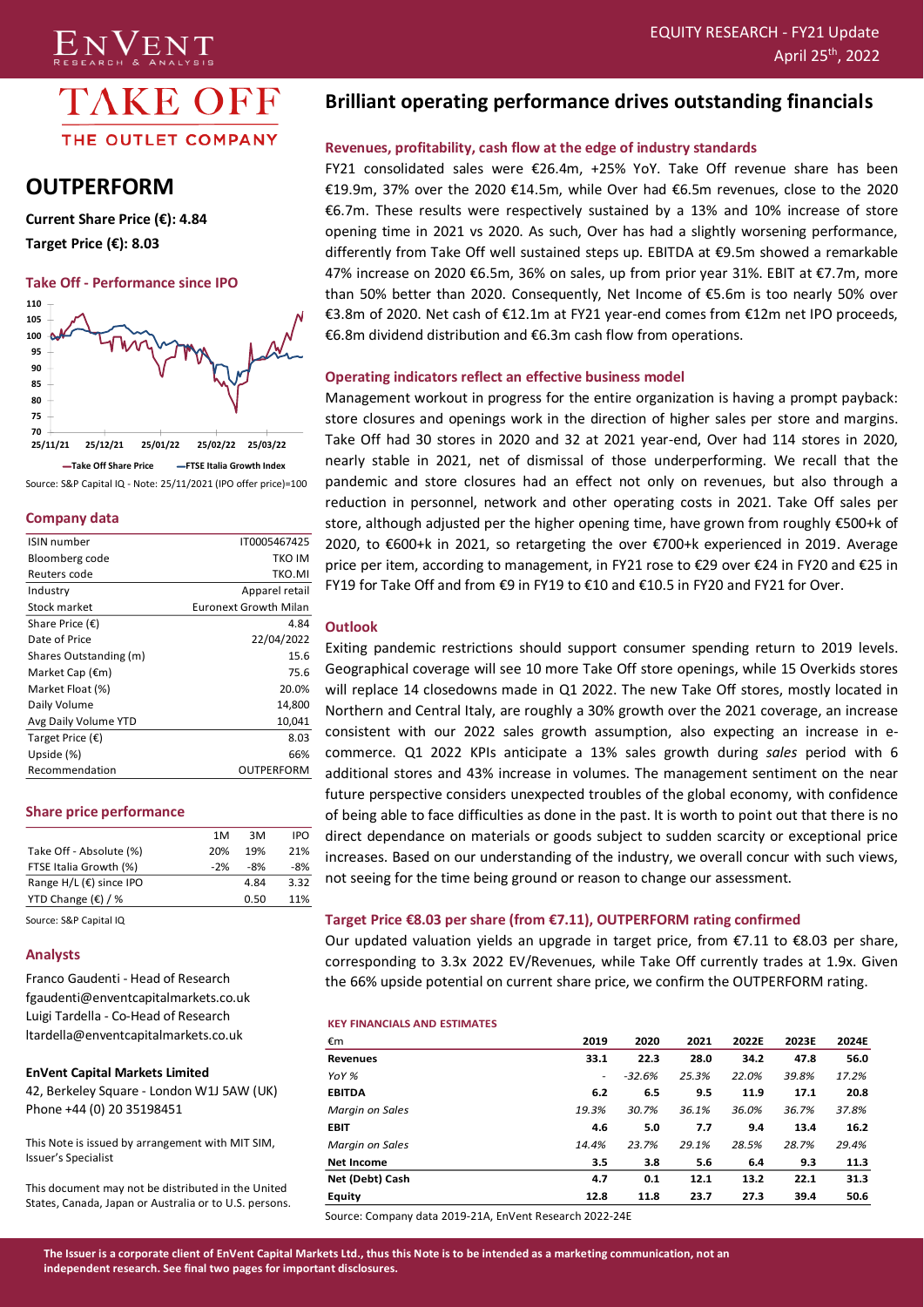

# **Market update**



**Trading price range €3.32-4.84 per share**

**+21% for Take Off since IPO, in the same period the Italia Growth Index lost -8%**

**Take Off outperforming industry**

**peers +21% vs -17%**

Source: EnVent Research on S&P Capital IQ - Note: 25/11/2021 (IPO offer price)=100

### **Industry peers - Market performance since Take Off IPO**



Source: EnVent Research on S&P Capital IQ - Note: 25/11/2021 (IPO offer price)=100





Source: EnVent Research on S&P Capital IQ, April 2022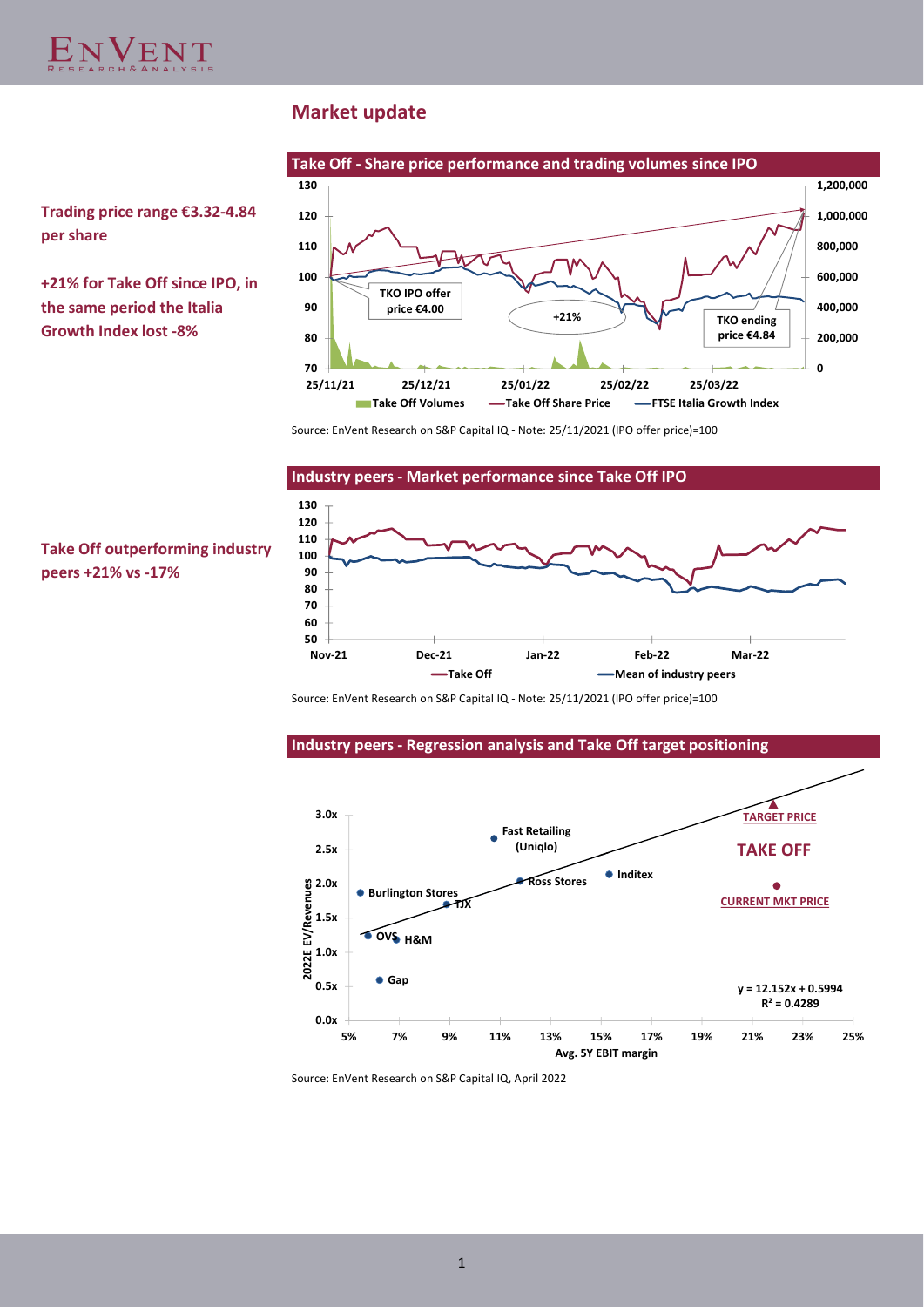

# **Investment case**

**The Italian fashion outlet**

**Geographically focused**

**Differentiated business model**

Take Off, listed on Euronext Growth Milan since November 2021, is an Italian fashion value-for-money retailer which operates through a chain of 31 stores selling women and men apparel and 109 stores selling childrenswear. Central-Southern Italy is presently its core geolocation scope and organic growth over the mediumterm will be supported also by increasing territorial coverage.

The Group operates with a joint business model, being an off-price retailer of products from designer brands and a typical vertically integrated apparel retailer with an internal team in charge of development of own brands and merchandise mix through external suppliers, with in-house logistics management.

**Strategy** Take Off intends to pursue opportunities in current market areas and unexplored geographies, especially Northern Italy regions, also through acquisition of small retail fashion networks. Overall mid-term targets could be doubling Take Off and Overkids stores.



Source: Company data

## **Industry and Company drivers**

- Fashion goods is a market driven by both need and impulse
- Resilient demand for value and quality goods: a countercyclical and defensive market segment
- Making the most of apparel inventory, a burden typical of manufacturers and other retailers
- Diversified and balanced brand portfolio
- Selling proposition to serve a wide category of customers
- Growth without huge capex
- Opportunistic merchandise acquisition
- Customers' preferences analytics
- Efficient franchising network

## **Challenges**

- Brand awareness and reputation buildup
- Market competitiveness and price pressure within the industry
- Geographic presence
- Rise of e-tailers offering branded products at discount
- Inventory requirement

2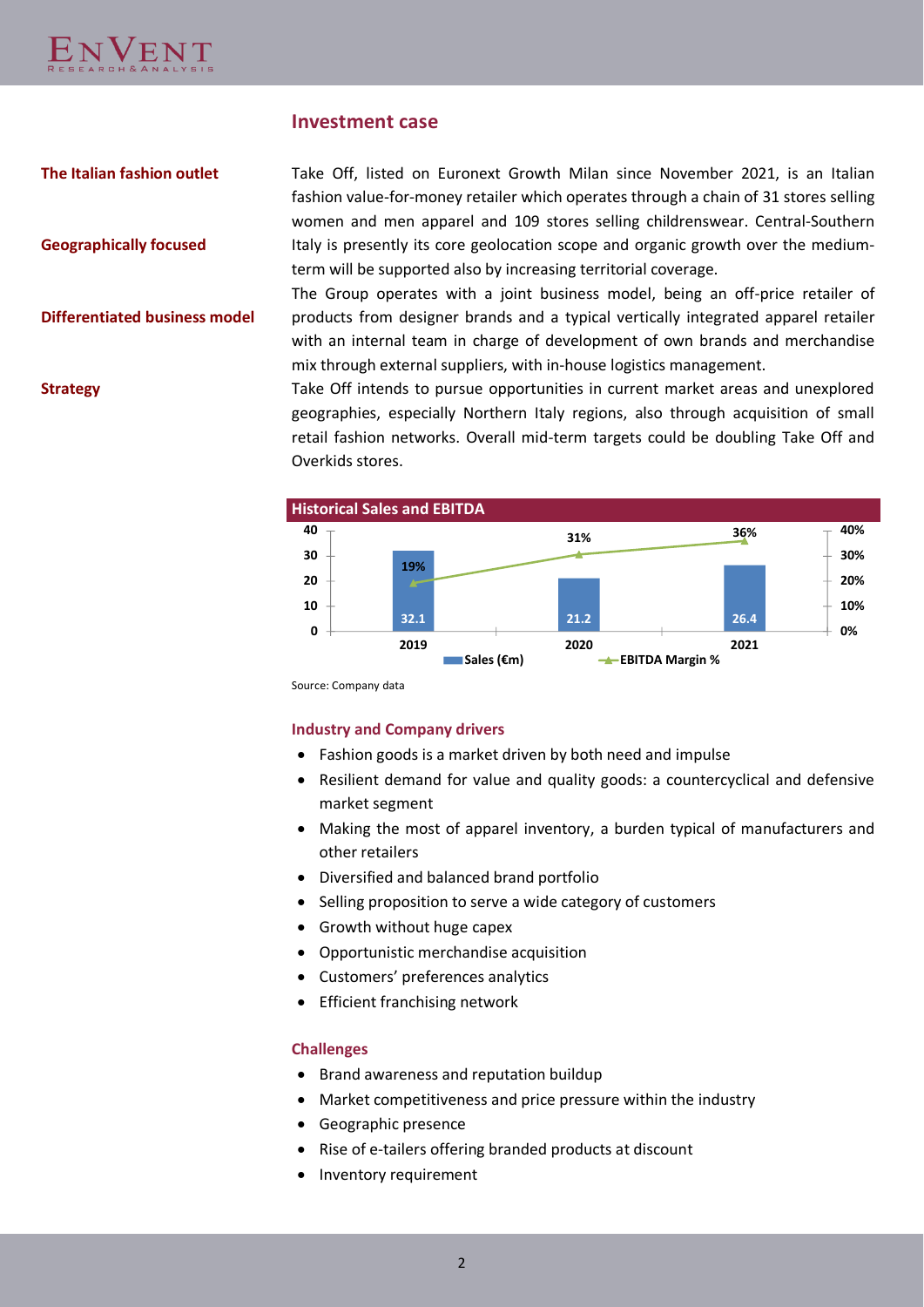

Source: Company data





Source: Company data

# **Industry outlook**

According to McKinsey, the off-price segment is destined to grow in the next years: if before the pandemic it grew faster than full-price fashion and during the pandemic apex suffered a less pronounced slowdown, the new estimates predict 2025-30 growth 5x faster than full-price segment.

Total revenue for the EU fashion industry was €368bn in 2021, of which off-price segment accounted for 11% (€40bn) and it's expected to rise to 12% in 2025. Online channel hit about 40% of the off-price market, a far higher share than fashion overall. In the coming years, almost all the growth will come from the online channel because of its greater convenience, simplicity in filtering and browsing, and breadth of assortment. Off-price is very suitable for online sales, so it has been well positioned to capture the increasing percentage of shoppers moving online and the online channel has achieved impressive growth: it racked up estimated sales of €17bn in 2021 and is forecast to grow with a 2021-25 CAGR of 13%, compared to 1% for offline channel. According to McKinsey, the Italian online off-price market grew by 21% during the pandemic and is estimated to grow by a 2021-25 CAGR of 14% (Source: McKinsey, *Mastering off-price fashion in an omnichannel world*, March 2022).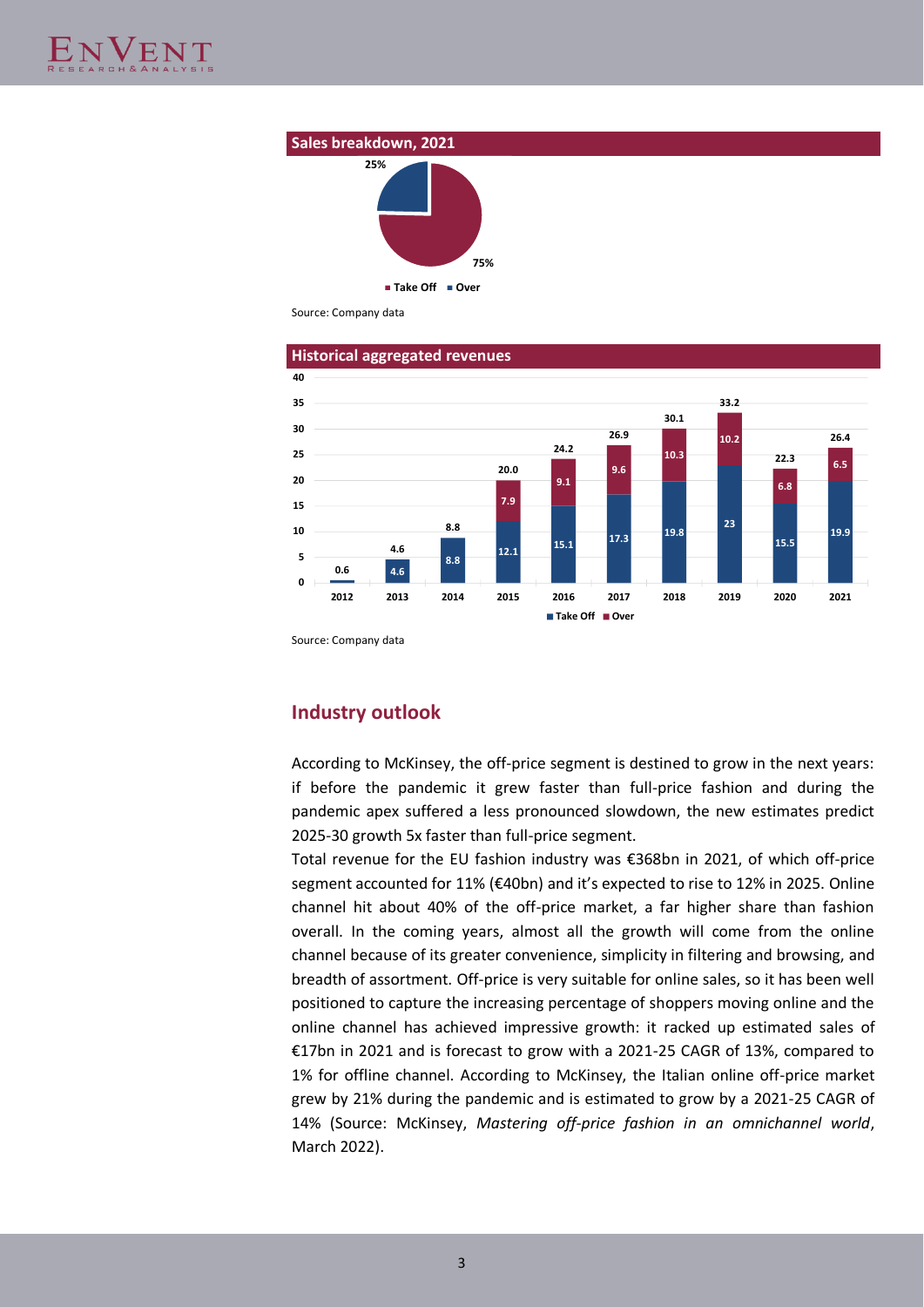# **Estimates revision**

On the back of FY21 results, we have fine-tuned operating costs, bringing to an expectation of higher operating margins, and TWC indicators.

#### **Previous vs. Revised Revenues and EBITDA estimates (€m) 26.7 33.1 46.7 54.9 28.0 34.2 47.8 56.0 8.4 10.4 14.5 17.7 9.5 11.9 17.1 20.8 0 4 8 12 16 20 24 0 10 20 30 40 50 60 2021A 2022E 2023E 2024E Previous Revenues (left) Revised Revenues (left) Revised Revenues (left) Previous EBITDA (right) Revised EBITDA (right) Revised EBITDA (right)**

# **Change in estimates**

Source: EnVent Research

|                   | Revised<br><b>Previous</b> |        |        |        |        |        |        |        | Change % (Rev vs Prev) |        |       |       |
|-------------------|----------------------------|--------|--------|--------|--------|--------|--------|--------|------------------------|--------|-------|-------|
| €m                | 2021A                      | 2022E  | 2023E  | 2024E  | 2021E  | 2022E  | 2023E  | 2024E  | 2021A                  | 2022E  | 2023E | 2024E |
| <b>Revenues</b>   | 28.0                       | 34.2   | 47.8   | 56.0   | 26.7   | 33.1   | 46.7   | 54.9   | 5%                     | 3%     | 2%    | 2%    |
| <b>EBITDA</b>     | 9.5                        | 11.9   | 17.1   | 20.8   | 8.4    | 10.4   | 14.5   | 17.7   | 13%                    | 15%    | 18%   | 17%   |
| Margin            | 34%                        | 35%    | 36%    | 37%    | 32%    | 31%    | 31%    | 32%    |                        |        |       |       |
| <b>EBIT</b>       | 7.7                        | 9.4    | 13.4   | 16.2   | 6.6    | 7.8    | 10.8   | 13.2   | 16%                    | 21%    | 24%   | 23%   |
| Margin            | 27%                        | 28%    | 28%    | 29%    | 25%    | 24%    | 23%    | 24%    |                        |        |       |       |
| Net Income (Loss) | 5.6                        | 6.4    | 9.3    | 11.3   | 4.7    | 5.5    | 7.7    | 9.4    | 21%                    | 16%    | 21%   | 20%   |
| Net (Debt) Cash   | (12.1)                     | (13.2) | (22.1) | (31.3) | (13.8) | (16.7) | (22.8) | (27.5) | $-12%$                 | $-21%$ | $-3%$ | 14%   |

Source: EnVent Research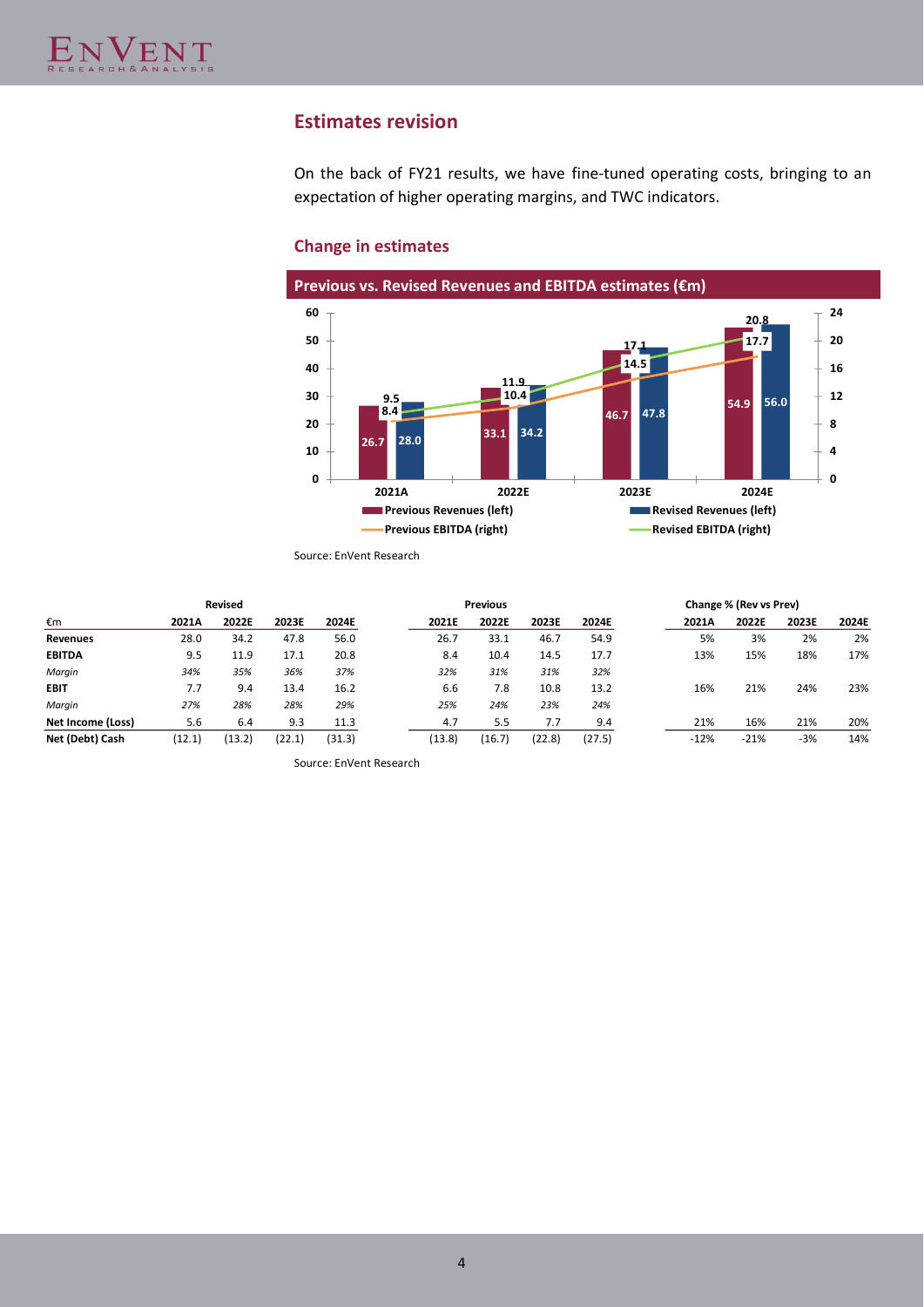# **Financial projections**

| u v u                     |                          |          |        |        |        |        |
|---------------------------|--------------------------|----------|--------|--------|--------|--------|
| €m                        | 2019                     | 2020     | 2021   | 2022E  | 2023E  | 2024E  |
| <b>Sales</b>              | 32.1                     | 21.2     | 26.4   | 33.1   | 46.7   | 54.9   |
| Other income              | 1.0                      | 1.2      | 1.6    | 1.0    | 1.0    | 1.0    |
| <b>Total Revenues</b>     | 33.1                     | 22.3     | 28.0   | 34.2   | 47.8   | 56.0   |
| YoY %                     | $\overline{\phantom{0}}$ | $-32.6%$ | 25.3%  | 22.0%  | 39.8%  | 17.2%  |
| Cost of sales             | (19.0)                   | (10.0)   | (12.1) | (14.4) | (19.8) | (22.6) |
| Trade margin              | 14.1                     | 12.4     | 15.9   | 19.8   | 27.9   | 33.4   |
| Margin                    | 42.6%                    | 55.4%    | 56.9%  | 57.8%  | 58.5%  | 59.7%  |
| Personnel                 | (4.7)                    | (3.9)    | (4.3)  | (5.0)  | (7.0)  | (8.2)  |
| Retail cost               | (2.1)                    | (1.3)    | (1.1)  | (1.4)  | (1.9)  | (2.2)  |
| Store margin before lease | 7.3                      | 7.2      | 10.5   | 13.4   | 19.0   | 23.0   |
| Margin                    | 22.1%                    | 32.0%    | 37.4%  | 39.3%  | 39.8%  | 41.0%  |
| Services                  | (0.5)                    | (0.4)    | (0.8)  | (0.8)  | (0.9)  | (1.1)  |
| Other operating costs     | (0.7)                    | (0.2)    | (0.2)  | (0.7)  | (0.9)  | (1.1)  |
| SG&A                      | (1.1)                    | (0.7)    | (0.9)  | (1.5)  | (1.9)  | (2.2)  |
| <b>EBITDA</b>             | 6.2                      | 6.5      | 9.5    | 11.9   | 17.1   | 20.8   |
| Margin on Sales           | 19.3%                    | 30.7%    | 36.1%  | 36.0%  | 36.7%  | 37.8%  |
| Retail leases             | (1.3)                    | (1.2)    | (1.5)  | (2.0)  | (2.8)  | (3.3)  |
| EBITDA Adj.               | 4.8                      | 5.3      | 8.0    | 9.9    | 14.3   | 17.5   |
| Margin on Sales           | 15.1%                    | 25.0%    | 30.3%  | 30.0%  | 30.7%  | 31.8%  |
| D&A                       | (0.2)                    | (0.3)    | (0.3)  | (0.5)  | (0.9)  | (1.3)  |
| <b>EBIT</b>               | 4.6                      | 5.0      | 7.7    | 9.4    | 13.4   | 16.2   |
| Margin on Sales           | 14.4%                    | 23.7%    | 29.1%  | 28.5%  | 28.7%  | 29.4%  |
| Interest                  | 0.5                      | (0.0)    | (0.5)  | (0.5)  | (0.5)  | (0.5)  |
| <b>EBT</b>                | 5.1                      | 5.0      | 7.2    | 8.9    | 12.9   | 15.6   |
| Margin                    | 15.3%                    | 22.3%    | 25.7%  | 26.1%  | 27.0%  | 28.0%  |
| Income taxes              | (1.5)                    | (1.2)    | (1.6)  | (2.5)  | (3.6)  | (4.4)  |
| Net Income (Loss)         | 3.5                      | 3.8      | 5.6    | 6.4    | 9.3    | 11.3   |
| Margin                    | 10.7%                    | 17.1%    | 20.1%  | 18.8%  | 19.4%  | 20.1%  |

# **Consolidated Profit and Loss**

Source: Company data 2019-21A, EnVent Research 2022-24E - Note: aggregated financials for 2019

| consonaatea baianee oneet     |       |       |        |        |        |        |
|-------------------------------|-------|-------|--------|--------|--------|--------|
| €m                            | 2019  | 2020  | 2021   | 2022E  | 2023E  | 2024E  |
| Inventory                     | 7.3   | 11.0  | 8.7    | 10.9   | 15.4   | 18.1   |
| Trade receivables             | 0.7   | 0.2   | 0.2    | 0.3    | 0.5    | 0.6    |
| Trade payables                | (6.1) | (5.0) | (3.7)  | (4.6)  | (6.3)  | (7.2)  |
| <b>Trade Working Capital</b>  | 1.9   | 6.2   | 5.3    | 6.6    | 9.5    | 11.4   |
| Other assets (liabilities)    | (2.7) | (3.5) | (0.8)  | (1.0)  | (1.4)  | (1.6)  |
| <b>Net Working Capital</b>    | (0.8) | 2.7   | 4.5    | 5.6    | 8.1    | 9.8    |
| Intangible assets             | 0.0   | 0.0   | 0.0    | 0.1    | 0.2    | 0.2    |
| Retail leases - Right of use  | 6.7   | 7.8   | 6.6    | 6.6    | 6.6    | 6.6    |
| Property, plant and equipment | 2.7   | 2.0   | 1.4    | 2.8    | 3.8    | 4.5    |
| Non-current assets            | 9.5   | 9.8   | 8.0    | 9.5    | 10.6   | 11.3   |
| <b>Provisions</b>             | (0.5) | (0.7) | (1.0)  | (1.1)  | (1.6)  | (1.8)  |
| <b>Net Invested Capital</b>   | 8.1   | 11.7  | 11.5   | 14.0   | 17.2   | 19.3   |
|                               |       |       |        |        |        |        |
| Net Debt (Cash)               | (4.7) | (0.1) | (12.1) | (13.2) | (22.1) | (31.3) |
| Equity                        | 12.8  | 11.8  | 23.7   | 27.3   | 39.4   | 50.6   |
| <b>Sources</b>                | 8.1   | 11.7  | 11.5   | 14.0   | 17.2   | 19.3   |
|                               |       |       |        |        |        |        |

# **Consolidated Balance Sheet**

Source: Company data 2019-21A, EnVent Research 2022-24E - Note: aggregated financials for 2019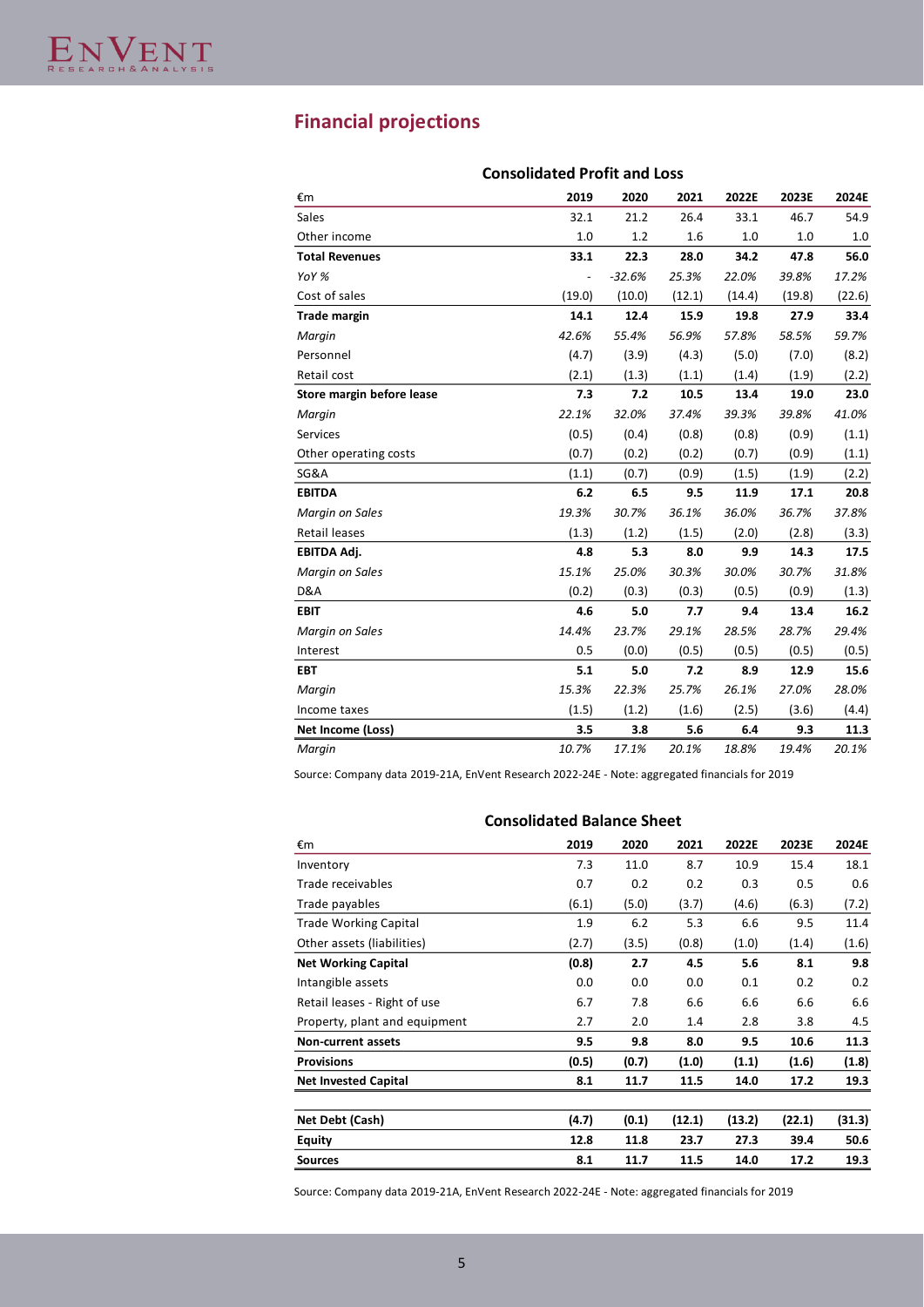| €m                                     | 2020  | 2021  | 2022E | 2023E | 2024E |
|----------------------------------------|-------|-------|-------|-------|-------|
| <b>EBIT</b>                            | 5.0   | 7.7   | 9.4   | 13.4  | 16.2  |
| Current taxes                          | (1.2) | (1.6) | (2.5) | (3.6) | (4.4) |
| D&A                                    | 0.3   | 0.3   | 0.5   | 0.9   | 1.3   |
| Provisions                             | 0.2   | 0.2   | 0.1   | 0.4   | 0.3   |
| Cash flow from P&L operations          | 4.3   | 6.7   | 7.6   | 11.2  | 13.3  |
| <b>Trade Working Capital</b>           | (4.3) | 0.9   | (1.3) | (2.9) | (1.9) |
| Other assets and liabilities           | 0.8   | (2.7) | 0.2   | 0.4   | 0.2   |
| Capex / disposal                       | 0.4   | 0.3   | (2.0) | (2.0) | (2.0) |
| Retail leases - Right of use           | (1.1) | 1.2   | 0.0   | 0.0   | 0.0   |
| Operating cash flow after WC and capex | 0.2   | 6.3   | 4.4   | 6.6   | 9.7   |
| Interest                               | (0.0) | (0.5) | (0.5) | (0.5) | (0.5) |
| Paid-in capital - IPO proceeds 2021    | 0.6   | 12.0  | 0.0   | 2.8   | 0.0   |
| <b>Dividends</b>                       | (1.0) | (6.8) | (2.8) | 0.0   | 0.0   |
| Change in Equity                       | (4.4) | 1.0   | 0.0   | 0.0   | 0.0   |
| Net cash flow                          | (4.6) | 12.0  | 1.1   | 8.9   | 9.2   |
|                                        |       |       |       |       |       |
| Net (Debt) Cash - Beginning            | 4.7   | 0.1   | 12.1  | 13.2  | 22.1  |
| Net (Debt) Cash - End                  | 0.1   | 12.1  | 13.2  | 22.1  | 31.3  |
| Change in Net (Debt) Cash              | (4.6) | 12.0  | 1.1   | 8.9   | 9.2   |

**Cash Flow**

Source: Company data 2020-21A, EnVent Research 2022-24E - Note: aggregated financials for 2019

| <b>Ratio analysis</b>                  |       |      |      |       |       |       |  |  |
|----------------------------------------|-------|------|------|-------|-------|-------|--|--|
| <b>KPIs</b>                            | 2019  | 2020 | 2021 | 2022E | 2023E | 2024E |  |  |
| <b>ROE</b>                             | 28%   | 32%  | 24%  | 24%   | 24%   | 22%   |  |  |
| ROS (EBIT/Revenues)                    | 14%   | 23%  | 27%  | 28%   | 28%   | 29%   |  |  |
| <b>DSO</b>                             | 7     | 3    | 3    | 3     | 3     | 3     |  |  |
| <b>DPO</b>                             | 83    | 125  | 78   | 80    | 80    | 80    |  |  |
| DOI                                    | 83    | 189  | 121  | 120   | 120   | 120   |  |  |
| TWC/Revenues                           | 6%    | 28%  | 19%  | 19%   | 20%   | 20%   |  |  |
| NWC/Revenues                           | $-3%$ | 12%  | 16%  | 16%   | 17%   | 17%   |  |  |
| Net Debt / EBITDA                      | cash  | cash | cash | cash  | cash  | cash  |  |  |
| Net Debt / Equity                      | cash  | cash | cash | cash  | cash  | cash  |  |  |
| Net Debt / (Net Debt+Equity)           | cash  | cash | cash | cash  | cash  | cash  |  |  |
| Cash flow from P&L operations / EBITDA | na    | 67%  | 70%  | 64%   | 65%   | 64%   |  |  |
| FCF / EBITDA                           | na    | 3%   | 66%  | 37%   | 39%   | 47%   |  |  |
| Degree of operating leverage on EBITDA | na    | na   | 189% | 100%  | 106%  | 120%  |  |  |
| Basic Earnings per Share $(\epsilon)$  | na    | na   | 0.36 | 0.41  | 0.59  | 0.72  |  |  |
|                                        |       |      |      |       |       |       |  |  |

Source: Company data 2019-21A, EnVent Research 2022-24E - Note: aggregated financials for 2019

# **Valuation**

The valuation of Take Off has been performed through the Discounted Cash Flows methodology. We consider that the DCF appropriately factors the Company's expected growth over the next years and provides an indication of implied multiples which are generally suitable to simulate market multiples of fairly comparable companies.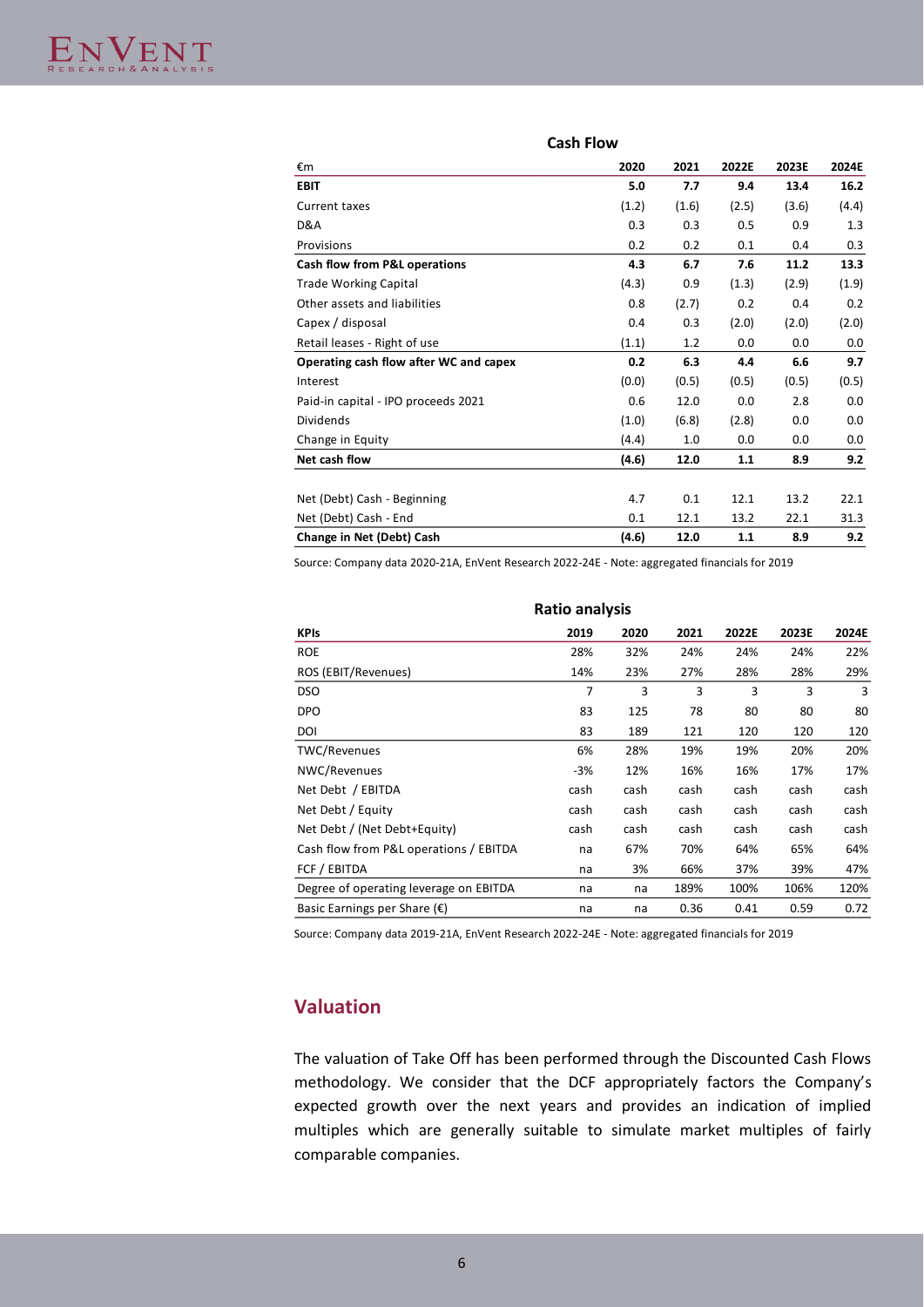# **Discounted Cash Flows**

Updated assumptions:

- Risk free rate: 1.0% (Italian 10-year government bonds interest rate 3Y average. Source: Bloomberg, April 2022)
- Market return: 12.6% (3Y average. Source: Bloomberg, April 2022)
- Market risk premium: 11.5%
- Beta: 1.0 (judgmental figure in absence of market volatility records)
- Cost of equity: 12.6%
- Cost of debt: 3%
- Tax rate: 24% (IRES)
- 40% debt/(debt + equity) as target capital structure
- WACC 8.4% calculated according to above data
- Perpetual growth rate after explicit projections: 2.0%
- Terminal Value assumes a normalized sustainable EBITDA margin of 25%

|                                          |       |       | <b>DCF Valuation</b> |       |       |       |       |            |
|------------------------------------------|-------|-------|----------------------|-------|-------|-------|-------|------------|
| €m                                       |       | 2019  | 2020                 | 2021  | 2022E | 2023E | 2024E | Perpetuity |
| <b>Revenues</b>                          |       | 33.1  | 22.3                 | 28.0  | 34.2  | 47.8  | 56.0  | 57.1       |
| EBITDA Adj.                              |       | 4.8   | 5.3                  | 8.0   | 9.9   | 14.3  | 17.5  | 14.3       |
| Margin on Sales                          |       | 15.1% | 25.0%                | 30.3% | 30.0% | 30.7% | 31.8% | 25.0%      |
| <b>EBIT</b>                              |       | 4.6   | 5.0                  | 7.7   | 9.4   | 13.4  | 16.2  | 12.6       |
| Margin on Sales                          |       | 14.4% | 23.7%                | 29.1% | 28.5% | 28.7% | 29.4% | 22.0%      |
| Taxes                                    |       | (1.3) | (1.4)                | (2.1) | (2.6) | (3.7) | (4.5) | (3.5)      |
| <b>NOPAT</b>                             |       | 3.3   | 3.6                  | 5.5   | 6.8   | 9.7   | 11.7  | 9.1        |
| D&A                                      |       |       |                      |       | 0.5   | 0.9   | 1.3   | 1.7        |
| Provisions                               |       |       |                      |       | 0.1   | 0.4   | 0.3   | 0.0        |
| Cash flow from operations                |       |       |                      |       | 7.5   | 11.0  | 13.2  | 10.8       |
| <b>Trade Working Capital</b>             |       |       |                      |       | (1.3) | (2.9) | (1.9) | (1.1)      |
| Other assets and liabilities             |       |       |                      |       | 0.2   | 0.4   | 0.2   | 0.0        |
| Capex                                    |       |       |                      |       | (2.0) | (2.0) | (2.0) | (1.7)      |
| Unlevered free cash flow                 |       |       |                      |       | 4.3   | 6.5   | 9.6   | 7.9        |
| <b>WACC</b>                              | 8.4%  |       |                      |       |       |       |       |            |
| Long-term growth (G)                     | 2.0%  |       |                      |       |       |       |       |            |
| <b>Discounted Cash Flows</b>             |       |       |                      |       | 4.0   | 5.5   | 7.5   |            |
| Sum of Discounted Cash Flows             | 17.0  |       |                      |       |       |       |       |            |
| <b>Terminal Value</b>                    |       |       |                      |       |       |       |       | 122.8      |
| Discounted TV                            | 96.3  |       |                      |       |       |       |       |            |
| <b>Enterprise Value</b>                  | 113.3 |       |                      |       |       |       |       |            |
| Net Cash as of 31/12/21                  | 12.1  |       |                      |       |       |       |       |            |
| <b>Equity Value</b>                      | 125.5 |       |                      |       |       |       |       |            |
| <b>DCF</b> - Implied multiples           |       |       | 2020                 | 2021  | 2022E | 2023E | 2024E |            |
| EV/Revenues                              |       |       | 5.1x                 | 4.0x  | 3.3x  | 2.4x  | 2.0x  |            |
| EV/EBITDA                                |       |       | 21.4x                | 14.2x | 11.4x | 7.9x  | 6.5x  |            |
| EV/EBIT                                  |       |       | 22.5x                | 14.7x | 12.0x | 8.4x  | 7.0x  |            |
| P/E                                      |       |       | 32.9x                | 22.2x | 19.6x | 13.5x | 11.1x |            |
| Current market price - Implied multiples |       |       | 2020                 | 2021  | 2022E | 2023E | 2024E |            |
| EV/Revenues                              |       |       | 2.8x                 | 2.3x  | 1.9x  | 1.3x  | 1.1x  |            |
| EV/EBITDA                                |       |       | 12.0x                | 7.9x  | 6.4x  | 4.4x  | 3.6x  |            |
| EV/EBIT                                  |       |       | 12.6x                | 8.3x  | 6.7x  | 4.7x  | 3.9x  |            |
| P/E                                      |       |       | 19.8x                | 13.4x | 11.8x | 8.1x  | 6.7x  |            |

Source: EnVent Research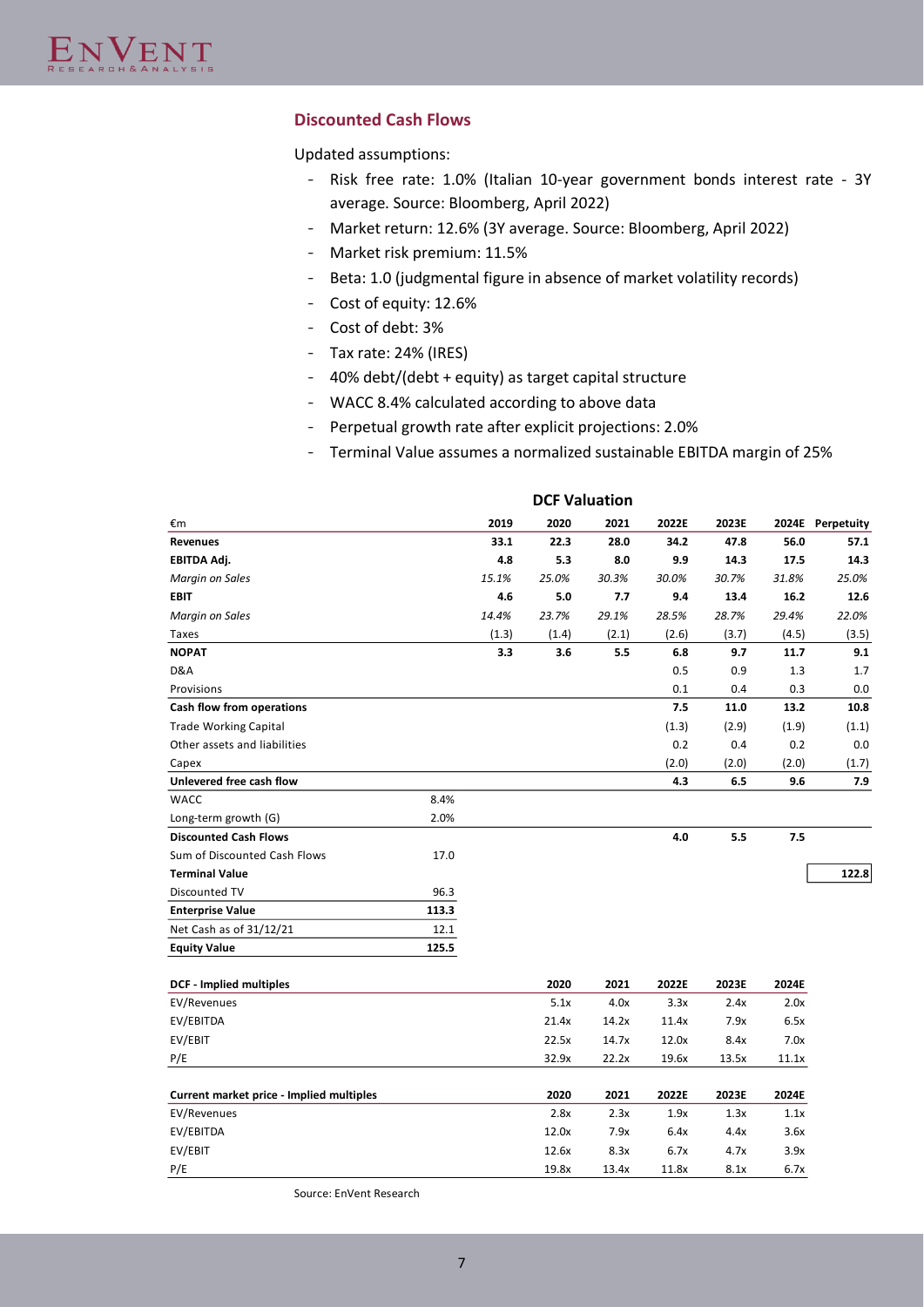# **Target Price**

The DCF model applied to our estimates yields a Target Price of €8.03 per share, from €7.11 of our prior note, with a potential upside of 66% on the current share price. We confirm the OUTPERFORM rating on the stock.

| Please refer to important disclosures |  |
|---------------------------------------|--|
| at the end of this report.            |  |

| €    |
|------|
| 8.03 |
| 4.84 |
| 66%  |
|      |

Source: EnVent Research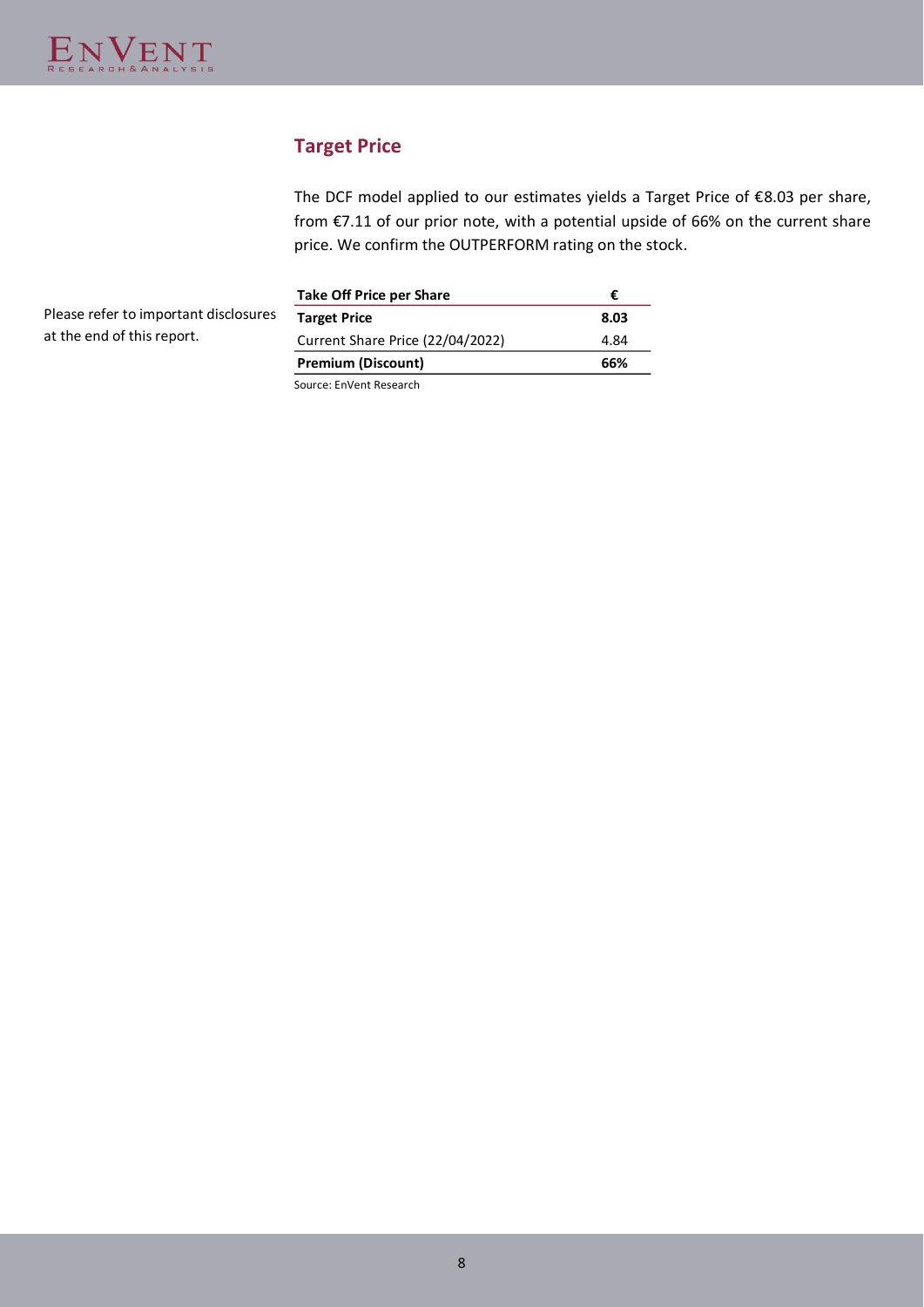**DISCLAIMER** (for more details go to www.enventcapitalmarkets.co.uk under "Disclaimer")

This publication has been prepared by Franco Gaudenti, Head of Research Division, and Luigi Tardella, Co-Head of Research Division, on behalf of the Research & Analysis Division of EnVent Capital Markets Limited ("EnVentCM"). EnVent Capital Markets Limited is authorised and regulated by the Financial Conduct Authority (Reference no. 651385).

According to article 35, paragraph 2b of Euronext Growth Milan Rules for Companies (Regolamento Emittenti Euronext Growth Milan), EnVentCM has been commissioned to produce Equity Research, and particularly this publication, for the Company by arrangement with MIT SIM, the Specialist engaged by the Company.

This publication does not represent to be, nor can it be construed as being, an offer or solicitation to buy, subscribe or sell financial products or instruments, or to execute any operation whatsoever concerning such products or instruments. This publication is not, under any circumstances, intended for distribution to the general public. Accordingly, this document is only for persons who are Eligible Counterparties or Professional Clients only, i.e. persons having professional experience in investments who are authorized persons or exempted persons within the meaning of the Financial Services and Markets Act 2000 and COBS 4.12 of the FCA's New Conduct of Business Sourcebook. For residents in Italy, this document is intended for distribution only to professional clients and qualified counterparties as defined in Consob Regulation n. 16190 of the 29th October 2007, as subsequently amended and supplemented.

This publication, nor any copy of it, can not be brought, transmitted or distributed in the United States of America, Canada, Japan or Australia. Any failure to comply with these restrictions may constitute a violation of the securities laws provided by the United States of America, Canada, Japan or Australia.

EnVentCM does not guarantee any specific result as regards the information contained in the present publication, and accepts no responsibility or liability for the outcome of the transactions recommended therein or for the results produced by such transactions. Each and every investment/divestiture decision is the sole responsibility of the party receiving the advice and recommendations, who is free to decide whether or not to implement them. The price of the investments and the income derived from them can go down as well as up, and investors may not get back the amount originally invested. Therefore, EnVentCM and/or the author(s) of the present publication cannot in any way be held liable for any losses, damage or lower earnings that the party using the publication might suffer following execution of transactions on the basis of the information and/or recommendations contained therein.

The purpose of this publication is merely to provide information that is up to date and as accurate as possible. The information and each possible estimate and/or opinion and/or recommendation contained in this publication is based on sources believed to be reliable. Although EnVentCM makes every reasonable endeavour to obtain information from sources that it deems to be reliable, it accepts no responsibility or liability as to the completeness, accuracy or exactitude of such information and sources. Past performance is not a guarantee of future results.

Most important sources of information used for the preparation of this publication are the documentation published by the Company (annual and interim financial statements, press releases, company presentations, IPO prospectus), the information provided by business and credit information providers (as Bloomberg, S&P Capital IQ, AIDA) and industry reports.

EnVentCM has no obligation to update, modify or amend this publication or to otherwise notify a reader or recipient of this publication in the case that any matter, opinion, forecast or estimate contained herein, changes or subsequently becomes inaccurate, or if the research on the subject company is withdrawn. The estimates, opinions, and recommendations expressed in this publication may be subject to change without notice, on the basis of new and/or further available information.

EnVentCM intends to provide continuous coverage of the Company and the financial instrument forming the subject of the present publication, with a semi-annual frequency and, in any case, with a frequency consistent with the timing of the Company's periodical financial reporting and of any exceptional event occurring in its sphere of activity.

A draft copy of this publication may be sent to the subject Company for its information and review (without valuation, target price and recommendation), for the purpose of correcting any inadvertent material inaccuracies. EnVentCM did not disclose the rating to the issuer before publication and dissemination of this document.

# **ANALYST DISCLOSURES**

For each company mentioned in this publication, all of the views expressed in this publication accurately reflect the financial analysts' personal views about any or all of the subject company (companies) or securities.

Neither the analysts nor any member of the analysts' households have a financial interest in the securities of the subject Company. Neither the analysts nor any member of the analysts' households serve as an officer, director or advisory board member of the subject company. Analysts' remuneration was not, is not or will be not related, either directly or indirectly, to specific proprietary investment transactions or to market operations in which EnVentCM has played a role (as Euronext Growth Advisor, for example) or to the specific recommendation or view in this publication. EnVentCM has adopted internal procedures and an internal code of conduct aimed to ensure the independence of its financial analysts. EnVentCM research analysts and other staff involved in issuing and disseminating research reports operate independently of EnVentCM Capital Market business. EnVentCM, within the Research & Analysis Division, may collaborate with external professionals. It may, directly or indirectly, have a potential conflict of interest with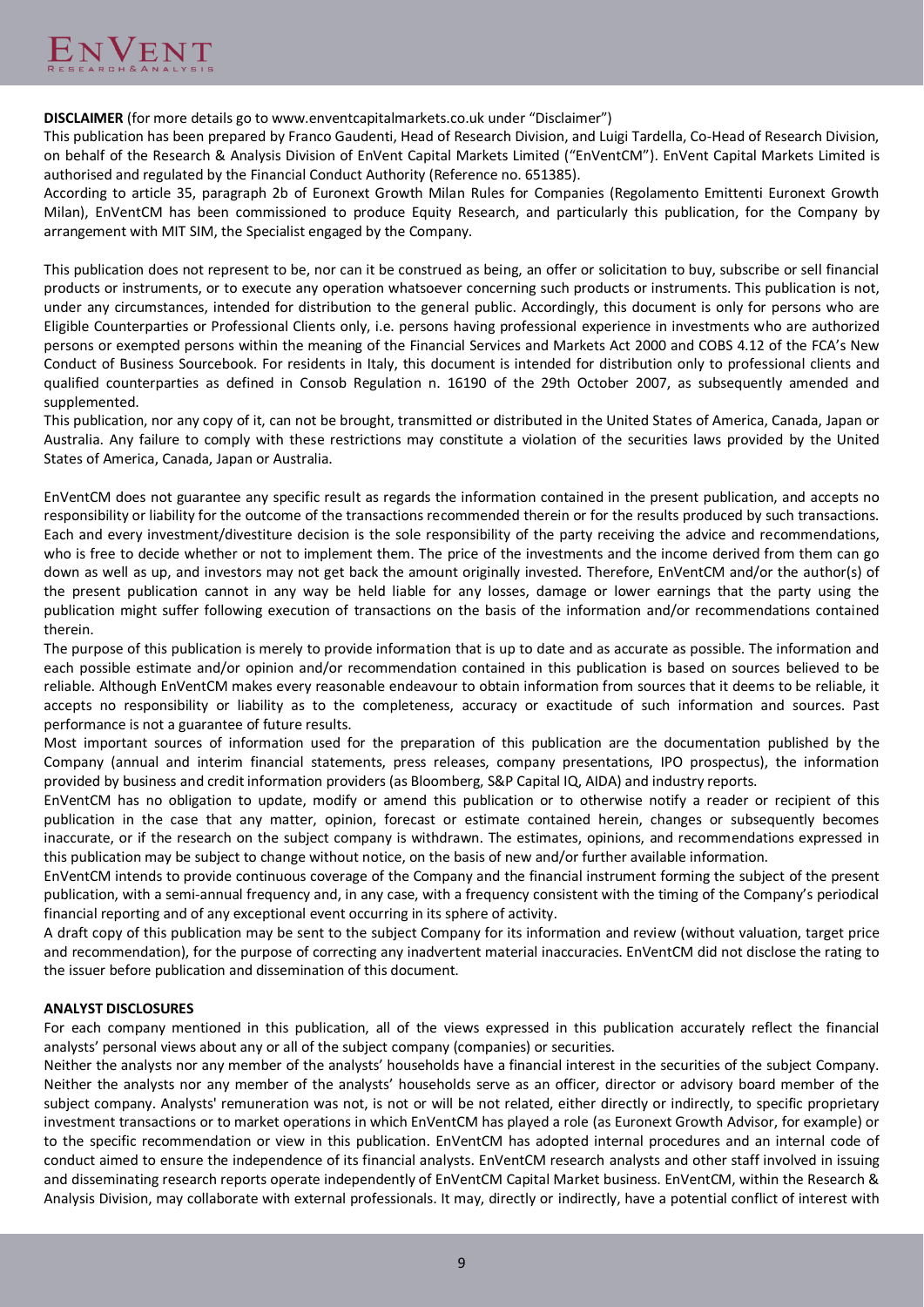

the Company and, for that reason, EnVentCM adopts organizational and procedural measures for the prevention and management of conflicts of interest (for details www.enventcapitalmarkets.co.uk under "Disclaimer", "Procedures for prevention of conflicts of interest").

# **MIFID II DISCLOSURES**

**Take Off S.p.A.** (the "Issuer or the "Company") is a corporate client of EnVent Capital Markets. This document, being paid for by a corporate Issuer, is a Minor Non-monetary Benefit as set out in Article 12 (3) of the Commission Delegated Act (C2016) 2031.

This note is a marketing communication and not independent research. As such, it has not been prepared in accordance with legal requirements designed to promote the independence of investment research and this note is not subject to the prohibition on dealing ahead of the dissemination of investment research.

## **CONFLICTS OF INTEREST**

In order to disclose its possible conflicts of interest, EnVentCM states that it acts or has acted in the past 12 months as Euronext Growth Advisor, Global Coordinator and Corporate Broker to the subject Company on the Euronext Growth Milan market, a Multilateral Trading Facility regulated by Borsa Italiana (for details www.enventcapitalmarkets.co.uk under "Disclaimer", "Potential conflicts of interest").

## **CONFIDENTIALITY**

Neither this publication nor any portions thereof (including, without limitation, any conclusion as to values or any individual associated with this publication or the professional associations or organizations with which they are affiliated) shall be reproduced to third parties by any means without the prior written consent and approval from EnVentCM.

## **VALUATION METHODOLOGIES**

EnVentCM Research & Analysis Division calculates range of values and fair values for the companies under coverage using professional valuation methodologies, such as the discounted cash flows method (DCF), dividend discount model (DDM) and multiple-based models (e.g. EV/Revenues, EV/EBITDA, EV/EBIT, P/E, P/BV). Alternative valuation methodologies may be used, according to circumstances or judgement of non-adequacy of most used methods. The target price could be also influenced by market conditions or events and corporate or share peculiarities.

## **STOCK RATINGS**

The "OUTPERFORM", "NEUTRAL", AND "UNDERPERFORM" recommendations are based on the expectations within a 12-month period from the date of rating indicated in the front page of this publication.

Equity ratings and valuations are issued in absolute terms, not relative to market performance.

Rating system and rationale (12-month time horizon):

OUTPERFORM: stocks are expected to have a total return above 10%;

NEUTRAL: stocks are expected to have a performance between -10% and +10% consistent with market or industry trend and appear less attractive than Outperform rated stocks;

UNDERPERFORM: stocks are among the least attractive in a peer group, with the target price 10% below the current market price;

UNDER REVIEW: target price under review, waiting for updated financial data, or other key information such as material transactions involving share capital or financing;

SUSPENDED: no rating/target price assigned, due to material uncertainties or other issues that seriously impair our previous investment ratings, price targets and earnings estimates;

NOT RATED: no rating or target price assigned.

Some flexibility on the limits of the total return rating ranges is permitted, especially during high market volatility cycles. The stock price indicated in the report is the last closing price on the day of Production.

Date and time of Production: 22/04/2022 h. 6.00pm Date and time of Distribution: 25/04/2022 h. 7.50pm

## **DETAILS ON STOCK RECOMMENDATION AND TARGET PRICE**

| Date       | Recommendation    | Target Price $(\epsilon)$ | Share Price $(\epsilon)$ |
|------------|-------------------|---------------------------|--------------------------|
| 01/02/2022 | <b>OUTPERFORM</b> | 7.11                      | 4.07                     |
| 25/04/2022 | OUTPERFORM        | 8.03                      | 4.84                     |